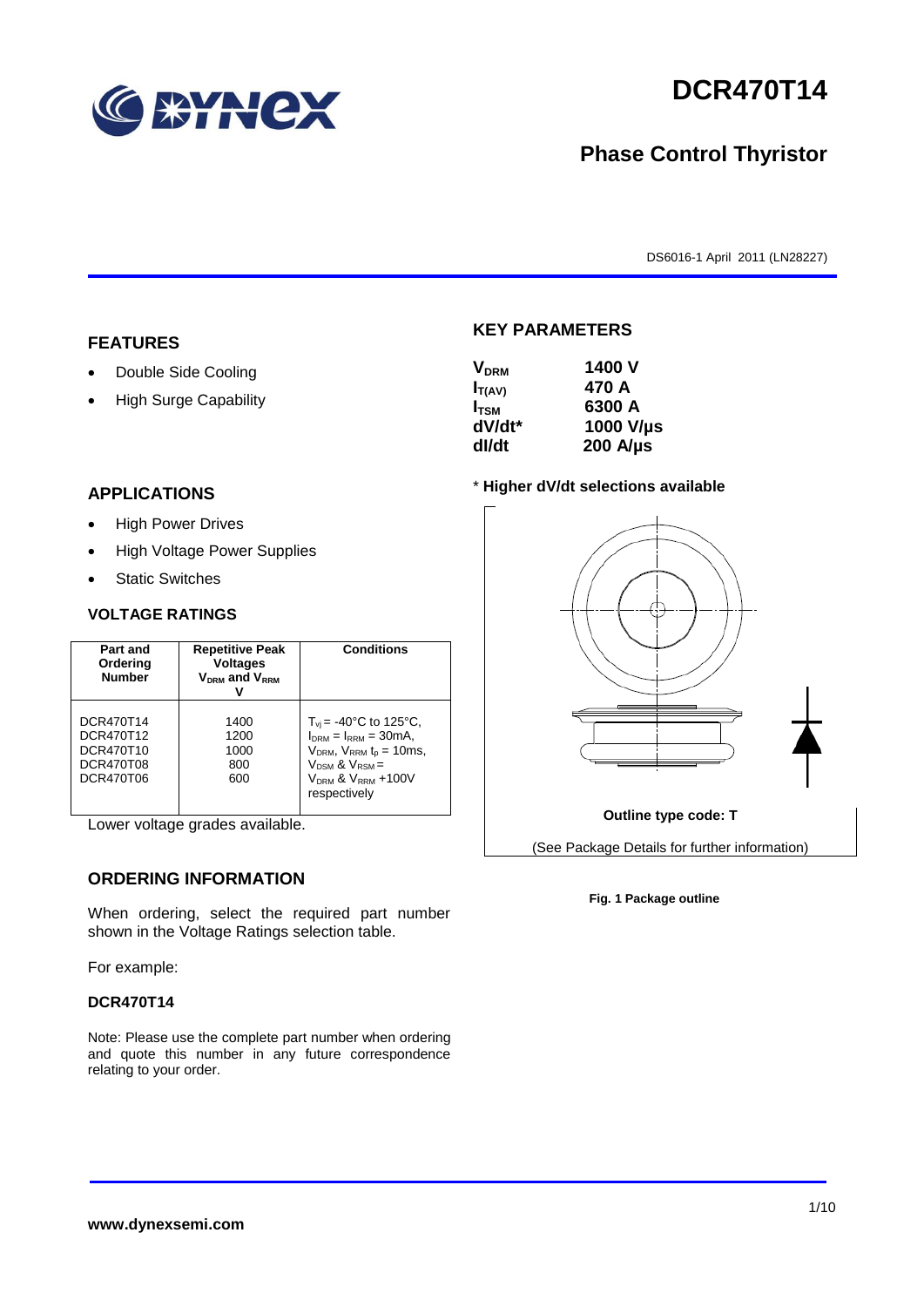

## **CURRENT RATINGS**

**Tcase = 60°C unless stated otherwise**

| Symbol             | <b>Parameter</b>                     | <b>Test Conditions</b>   |     | <b>Units</b> |  |
|--------------------|--------------------------------------|--------------------------|-----|--------------|--|
| Double Side Cooled |                                      |                          |     |              |  |
| $I_{T(AV)}$        | Mean on-state current                | Half wave resistive load | 470 | A            |  |
| $I_{T(RMS)}$       | RMS value                            | $\overline{\phantom{a}}$ | 740 | Α            |  |
| Iт                 | Continuous (direct) on-state current | $\overline{\phantom{a}}$ | 660 | Α            |  |

#### **SURGE RATINGS**

| <b>Symbol</b> | <b>Parameter</b>                        | <b>Test Conditions</b>                           | Max.  | <b>Units</b>      |
|---------------|-----------------------------------------|--------------------------------------------------|-------|-------------------|
| <b>I</b> TSM  | Surge (non-repetitive) on-state current | 10ms half sine, $T_{\text{case}} = 125^{\circ}C$ | 6.3   | kA                |
| $l^2t$        | $I2t$ for fusing                        | $V_R = 0$                                        | 0.198 | MA <sup>2</sup> s |

### **THERMAL AND MECHANICAL RATINGS**

| Symbol           | <b>Parameter</b>                      | <b>Test Conditions</b>    |    | Min.  | Max. | <b>Units</b> |
|------------------|---------------------------------------|---------------------------|----|-------|------|--------------|
| $R_{th(j-c)}$    | Thermal resistance – junction to case | Double side cooled        | DC |       | 0.08 | °C/W         |
| $R_{th(c-h)}$    | Thermal resistance – case to heatsink | Double side cooled        | DC |       | 0.02 | °C/W         |
| $T_{\nu j}$      | Virtual junction temperature          | <b>Blocking VDRM/VRRM</b> |    |       | 125  | °C           |
| $T_{\text{stg}}$ | Storage temperature range             |                           |    | $-40$ | 140  | °C           |
| $F_m$            | Clamping force                        |                           |    | 4     | 6    | kN           |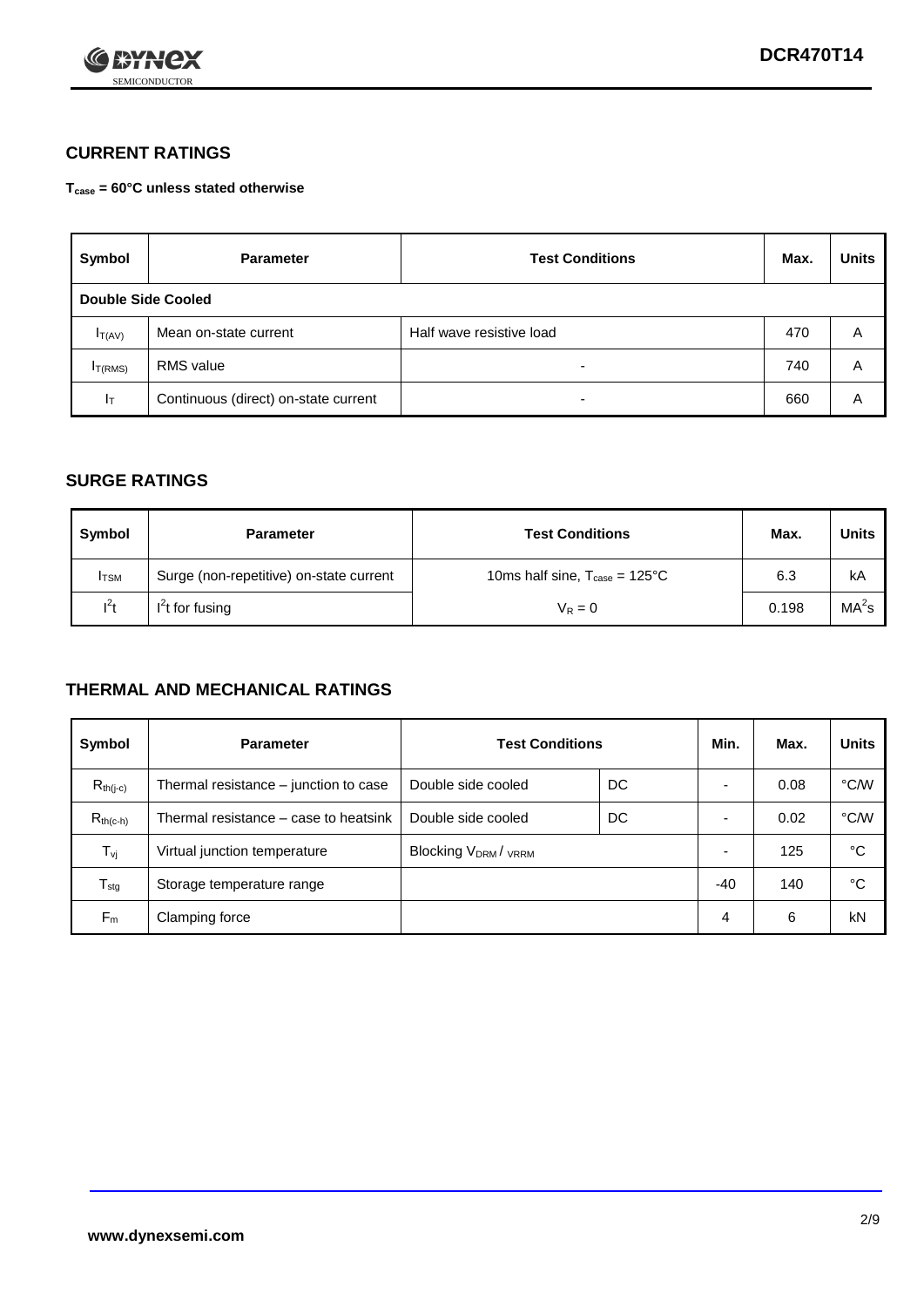

## **DYNAMIC CHARACTERISTICS**

| Symbol            | <b>Parameter</b>                              | <b>Test Conditions</b>                                                |                 | Min.                     | Max.                     | <b>Units</b> |
|-------------------|-----------------------------------------------|-----------------------------------------------------------------------|-----------------|--------------------------|--------------------------|--------------|
| <b>IRRM</b> /IDRM | Peak reverse and off-state current            | At $V_{RRM}/V_{DRM}$ , $T_{case} = 125^{\circ}C$                      |                 | $\overline{a}$           | 30                       | mA           |
| dV/dt             | Max. linear rate of rise of off-state voltage | To 67% $V_{DRM}$ , T <sub>i</sub> = 125°C, gate open                  |                 | 1000                     | $\overline{\phantom{a}}$ | $V/\mu s$    |
| dl/dt             | Rate of rise of on-state current              | From 67% $V_{DRM}$ to 1000A                                           | Repetitive 50Hz | $\blacksquare$           | 200                      | $A/\mu s$    |
|                   |                                               | Gate source 30V, 10 $\Omega$ ,                                        | Non-repetitive  | -                        | 1000                     | $A/\mu s$    |
|                   |                                               | $t_r$ < 0.5µs, $T_i$ = 125°C                                          |                 |                          |                          |              |
| $V_T$             | On-state voltage                              | $IT = 600A$ , $T_{case} = 125^{\circ}C$                               |                 |                          | 1.23                     | $\vee$       |
| $V_{T(TO)}$       | Threshold voltage - Low level                 | $T_{\text{case}} = 125^{\circ}C$                                      |                 | $\blacksquare$           | 0.85                     | $\vee$       |
| $r_{\text{T}}$    | On-state slope resistance - Low level         | $T_{\text{case}} = 125^{\circ}C$                                      |                 | ÷,                       | 0.64                     | $m\Omega$    |
| $t_{\rm gd}$      | Delay time                                    | $V_D = 67\%$ V <sub>DRM</sub> , gate source 30V, 10 $\Omega$          |                 | ٠                        | 3.0                      | μs           |
|                   |                                               | $t_r = 0.5 \mu s$ , $T_i = 25^{\circ}C$                               |                 |                          |                          |              |
| $t_{q}$           | Turn-off time                                 | $T_i$ = 125°C, $V_R$ = 100V, dl/dt = 10A/us,                          |                 | $\overline{\phantom{0}}$ | 150                      | μs           |
|                   |                                               | $dV_{DR}/dt = 20 V/\mu s$ linear to 67% $V_{DRM}$                     |                 |                          |                          |              |
| $Q_{\rm S}$       | Stored charge                                 | $I_T = 1000A$ , tp = 1000us, $T_i = 125$ °C,<br>$dl/dt = 10A/\mu s$ , |                 |                          | 1000                     | $\mu$ C      |
| $I_{RR}$          | Reverse recovery current                      |                                                                       |                 |                          | 75                       | A            |
| IL.               | Latching current                              | $T_i = 25^{\circ}C$ ,                                                 |                 | ٠                        | 1                        | Α            |
| ΙH                | Holding current                               | $T_i = 25^{\circ}C,$                                                  |                 |                          | 200                      | mA           |

## **GATE TRIGGER CHARACTERISTICS AND RATINGS**

| Symbol          | <b>Test Conditions</b><br><b>Parameter</b> |                                       | Max. | Units |
|-----------------|--------------------------------------------|---------------------------------------|------|-------|
| V <sub>GT</sub> | Gate trigger voltage                       | $V_{DRM}$ = 5V, $T_{case}$ = 25°C     | 3    | V     |
| $V_{GD}$        | Gate non-trigger voltage                   | At 40% $V_{DRM}$ , $T_{case}$ = 125°C | TBD  | V     |
| Iст             | Gate trigger current                       | $V_{DRM}$ = 5V, $T_{case}$ = 25°C     | 300  | mA    |
| <b>I</b> GD     | Gate non-trigger current                   | At 40% $V_{DRM}$ , $T_{case}$ = 125°C | TBD  | mA    |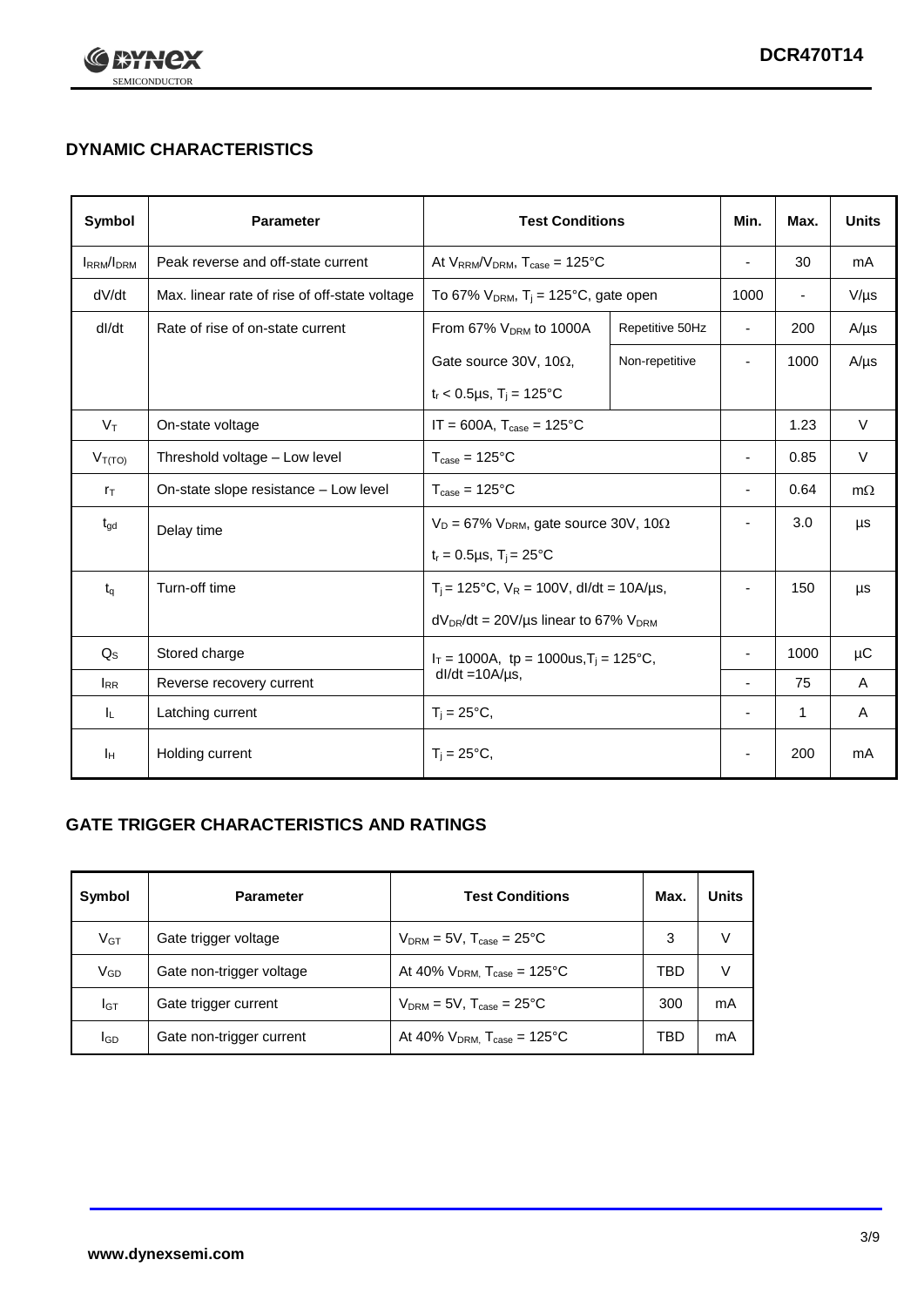

## **CURVES**



**Fig.2 Maximum &minimum on-state characteristics**



**Fig.3 Maximum (limit) transient thermal impedance – junction to case (°C/W)**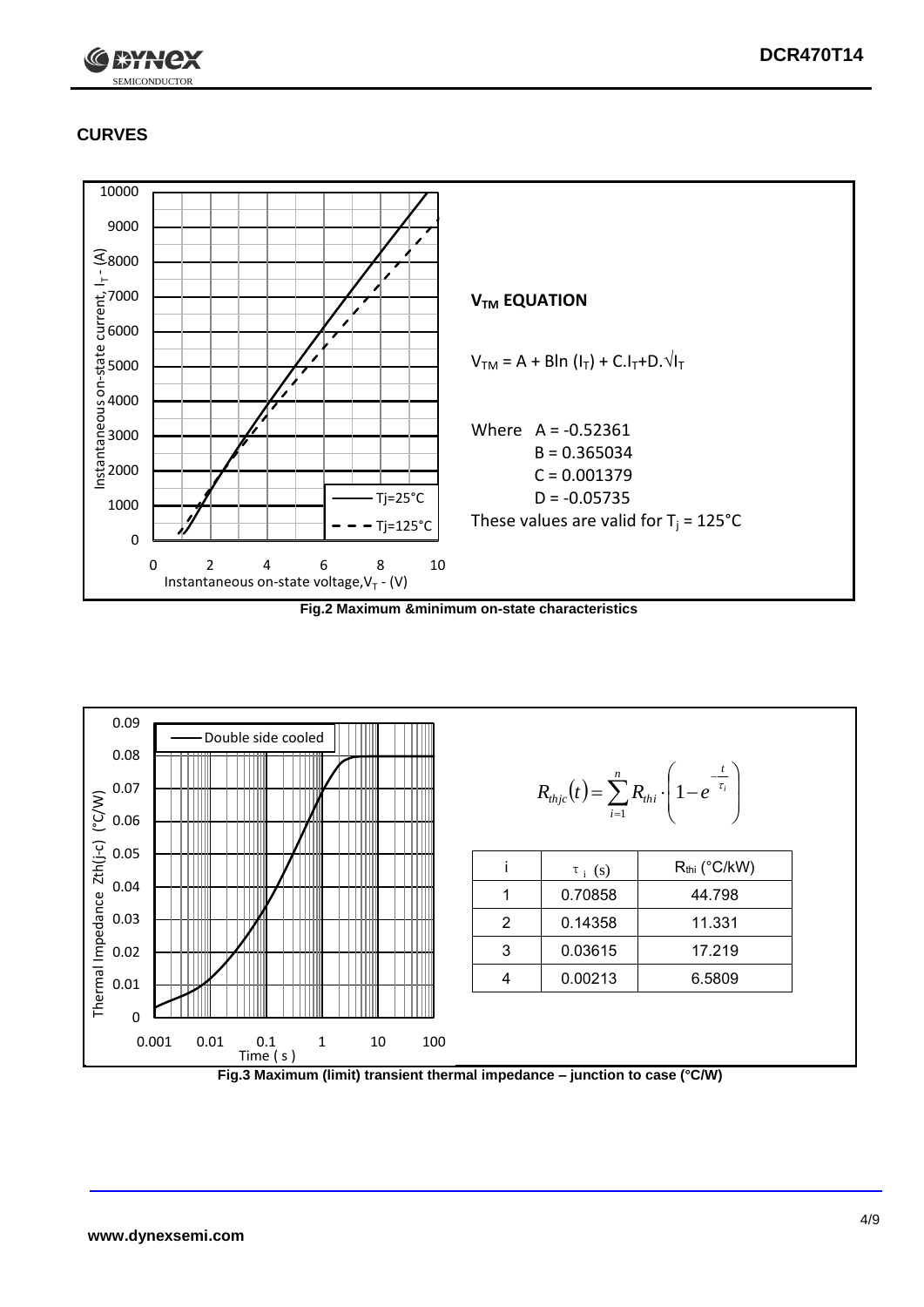







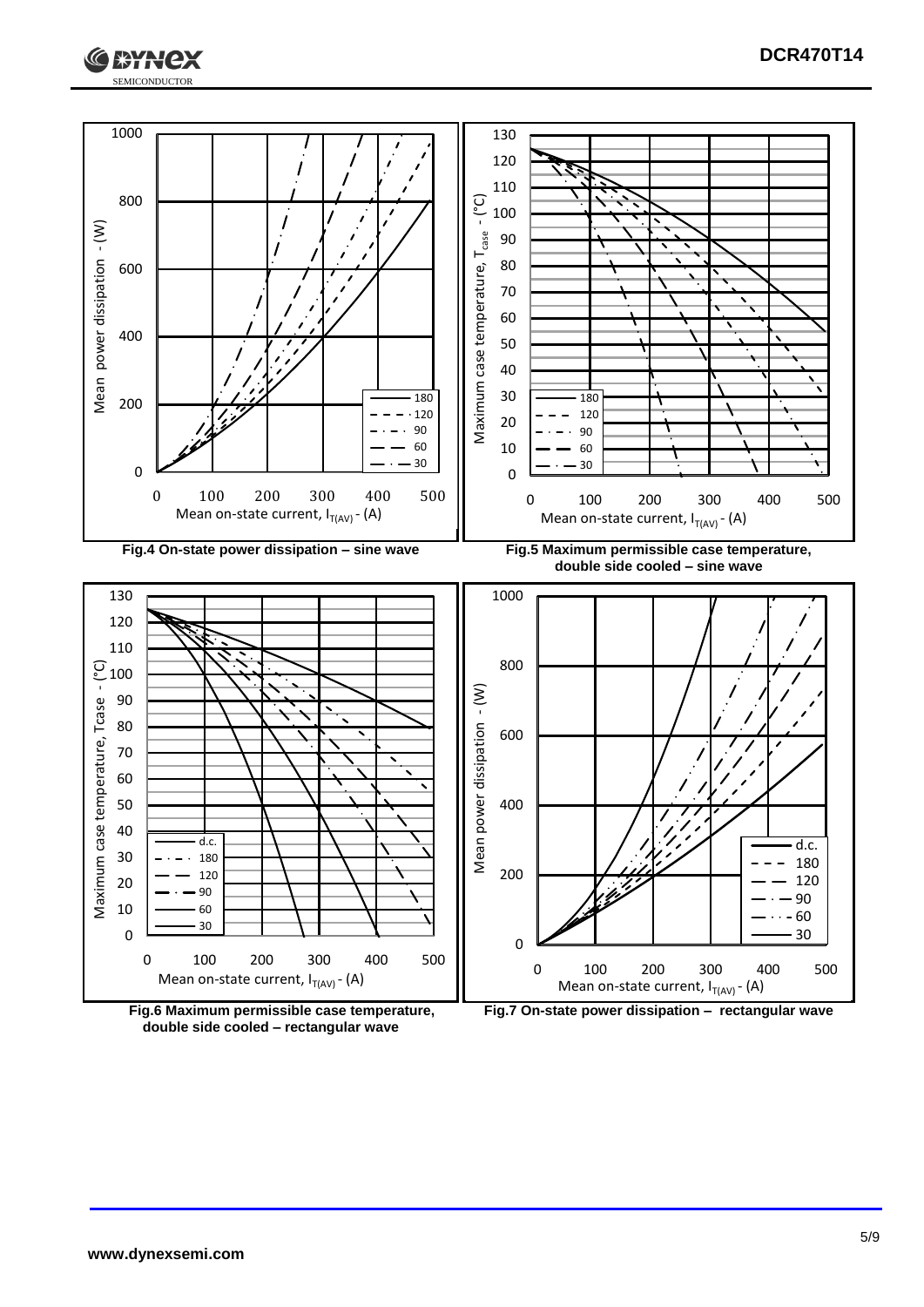

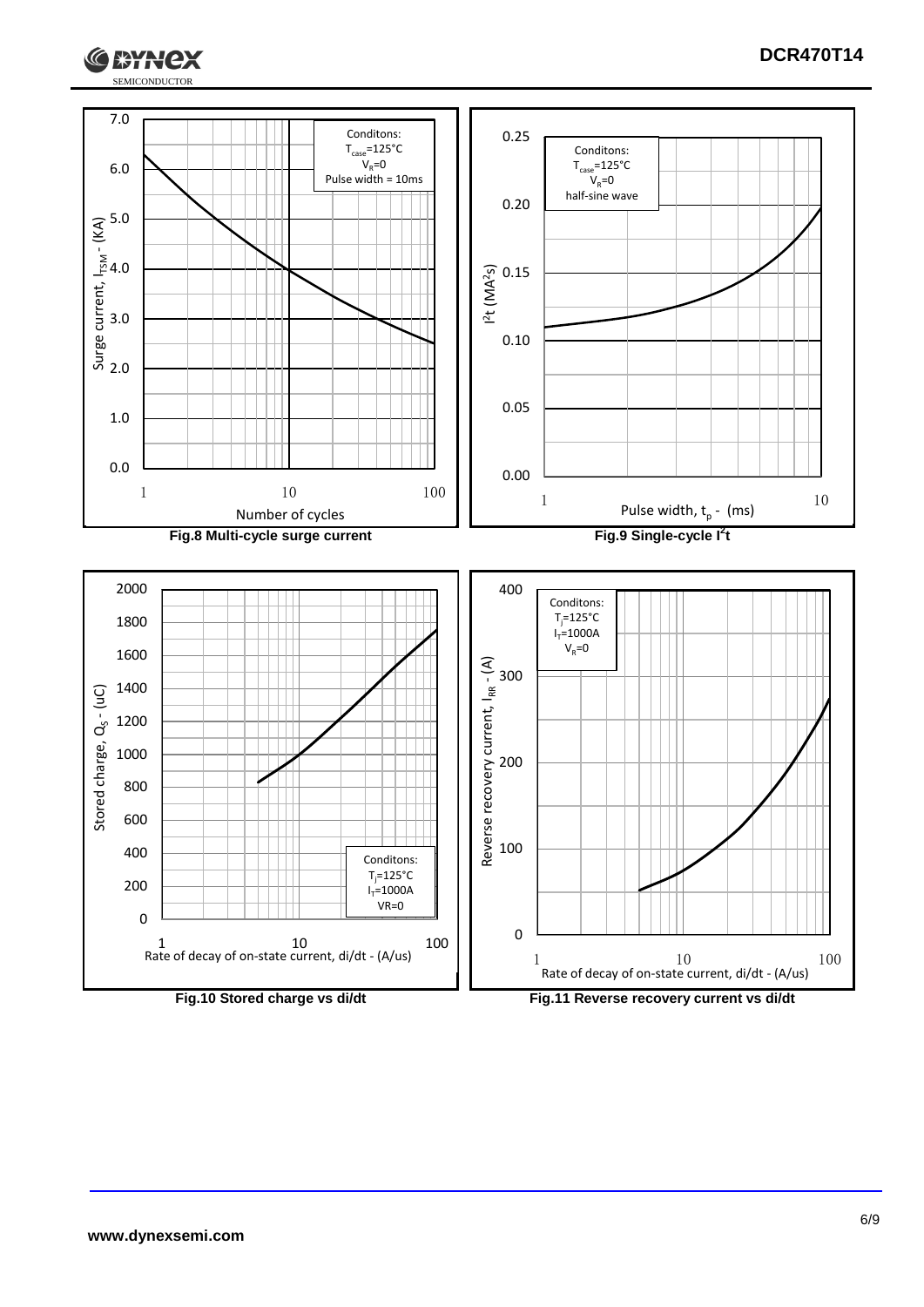

**Fig.12 Gate characteristics**



**Fig.13 Gate characteristics**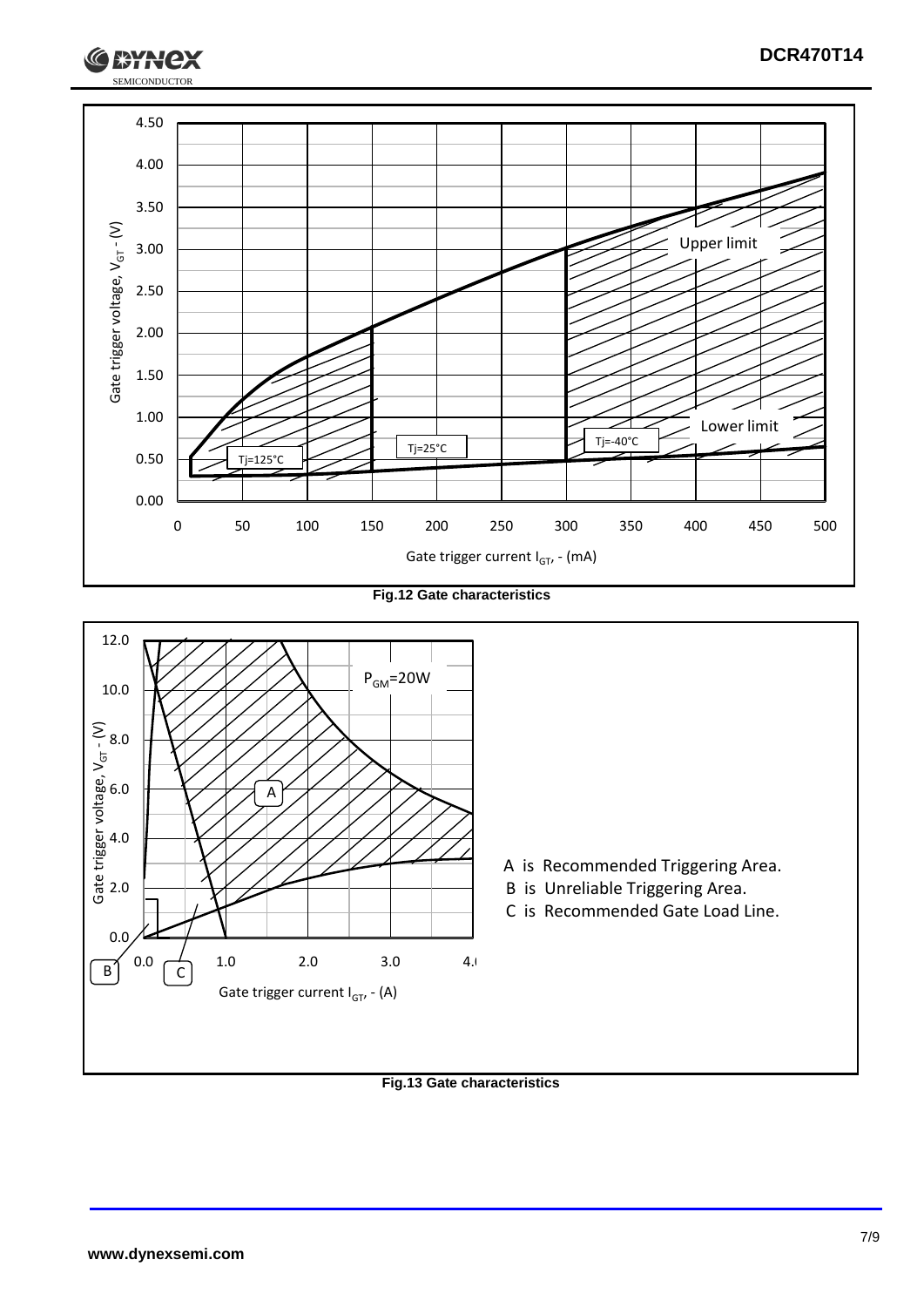

## **PACKAGE DETAILS**

For further package information, please contact Customer Services. All dimensions in mm, unless stated otherwise. DO NOT SCALE.



**Fig.14 Package outline**